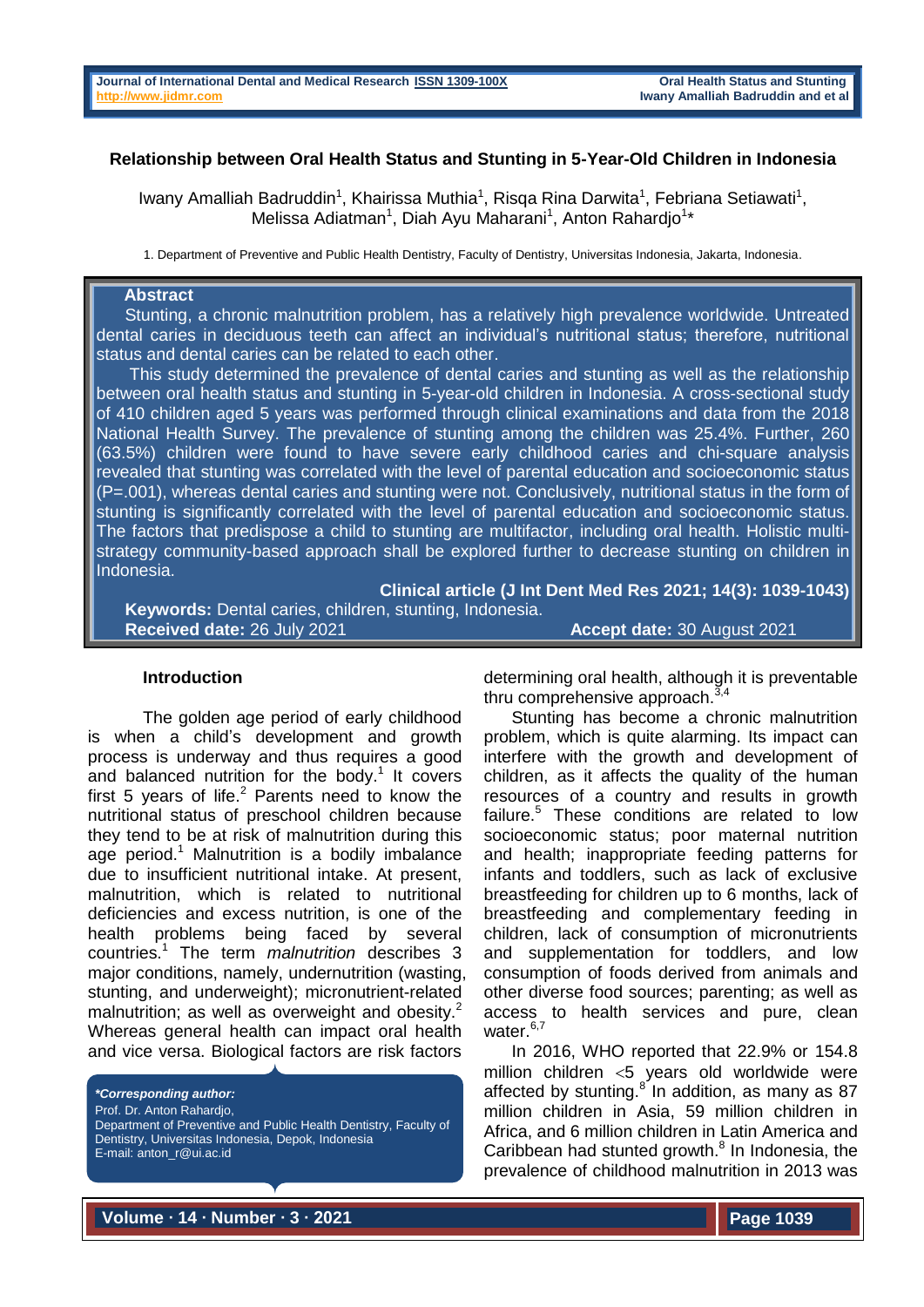56.8%, with 5.7%, 13.9%, and 37.2% of this subpopulation being malnourished, underweight, and stunted, respectively. The prevalence of childhood malnutrition in 2018 decreased to 48.5%, with 3.9%, 13.8%, and 30.8% of this subpopulation being malnourished, underweight, and stunted, respectively. <sup>9</sup> The results of the 2018 National Health Survey (RISKESDAS 2018) showed that the prevalence of nutritional status in the form of stunting in children aged 5–12 years was 23.6%.<sup>10</sup> At present, malnutrition in the form of stunting is still a main concern of the Indonesian government because of the high stunting rates from RISKESDAS 2013–2018 data, which can have a long-term impact on quality of the country's human resources. Stunting reflects failure in linear growth over a long period because of suboptimal nutritional intake, lack of nutrition during maternal pregnancy, low socioeconomic conditions, and unhealthy environmental conditions.

The oral cavity is considered as a mirror of a person's nutritional status.<sup>11</sup> Untreated dental caries cause pain in the teeth, thereby disturbing the process of mastication in the oral cavity. This affects the choice of food to be consumed and can reduce calorie levels in the body.<sup>12</sup> The presence of dental and mouth problems can lead to decreased appetite, thus potentially affecting nutritional status. Therefore, this study examined and determined nutritional status in the form of stunting in children aged 5 years as well as its relationship with dental and oral health status, especially dental caries, using RISKESDAS 2018 data.

### **Materials and methods**

The study was approved by the Ethics Committee of the Faculty of Dentistry, Universitas Indonesia. This cross-sectional study with an analytical correlational research design investigated the correlation between oral health status and stunting in children aged 5 years in Indonesia based on RISKESDAS 2018 data. Dental health check-ups for RISKESDAS 2018 were performed in 26 provinces and 106 regencies/cities in March 2018 by 2132 dentists who were calibrated examiners and passed the selection process with kappa agreement of 0.9. The survey observed probability proportional to size sampling, using linear systematic sampling with a 2-stage approach. Data were taken from

**Volume ∙ 14 ∙ Number ∙ 3 ∙ 2021**

clinical examinations and interviews. Examination results were recorded on a tooth diagram. A questionnaire survey was administered to all household members of the participants.

Data management and data analysis were conducted using SPSS 22.0. Data were weighed to approximate the situation on a national scale. Variables were transformed before analysis. Univariate analysis was conducted to determine the characteristics of the participants. Bivariate and logistic regression models were employed to further analyze the variables.

### **Results**

The proportions of male and female children did not differ significantly among the participants (Table 1).

| Variables                    | N(%)       |
|------------------------------|------------|
| Gender                       |            |
| Male                         | 190 (46.3) |
| Female                       | 220 (53.7) |
| Mother's education level     |            |
| Low                          | 145 (35.5) |
| Middle                       | 241 (58.7) |
| High                         | 24 (5.9)   |
| Father's education level     |            |
| Low                          | 167 (40.6) |
| Middle                       | 215 (52.5) |
| High                         | 28 (6.9)   |
| Mother's employment          |            |
| Doesn't work                 | 238 (58.1) |
| Work                         | 172 (41.9) |
| Father's employment          |            |
| Doesn't work                 | 7(1.7)     |
| Work                         | 403 (98.3) |
| Socioeconomic status         |            |
| Low                          | 220 (53.6) |
| High                         | 190 (46.4) |
| Nutritional status           |            |
| Stunted                      | 104 (25.4) |
| Not stunted                  | 306 (74.6) |
| Dental caries status         |            |
| ECC                          | 112 (27.2) |
| S-ECC                        | 260 (63.5) |
| Free caries                  | 38 (9.3)   |
| Problem<br>self-<br>category |            |
| reported of oral health      | 122 (29.8) |
| Bad                          | 288 (70.2) |
| Good                         |            |

**Table 1.** The distribution of research subject  $(n=410)$ .

Most of their parents had a middle education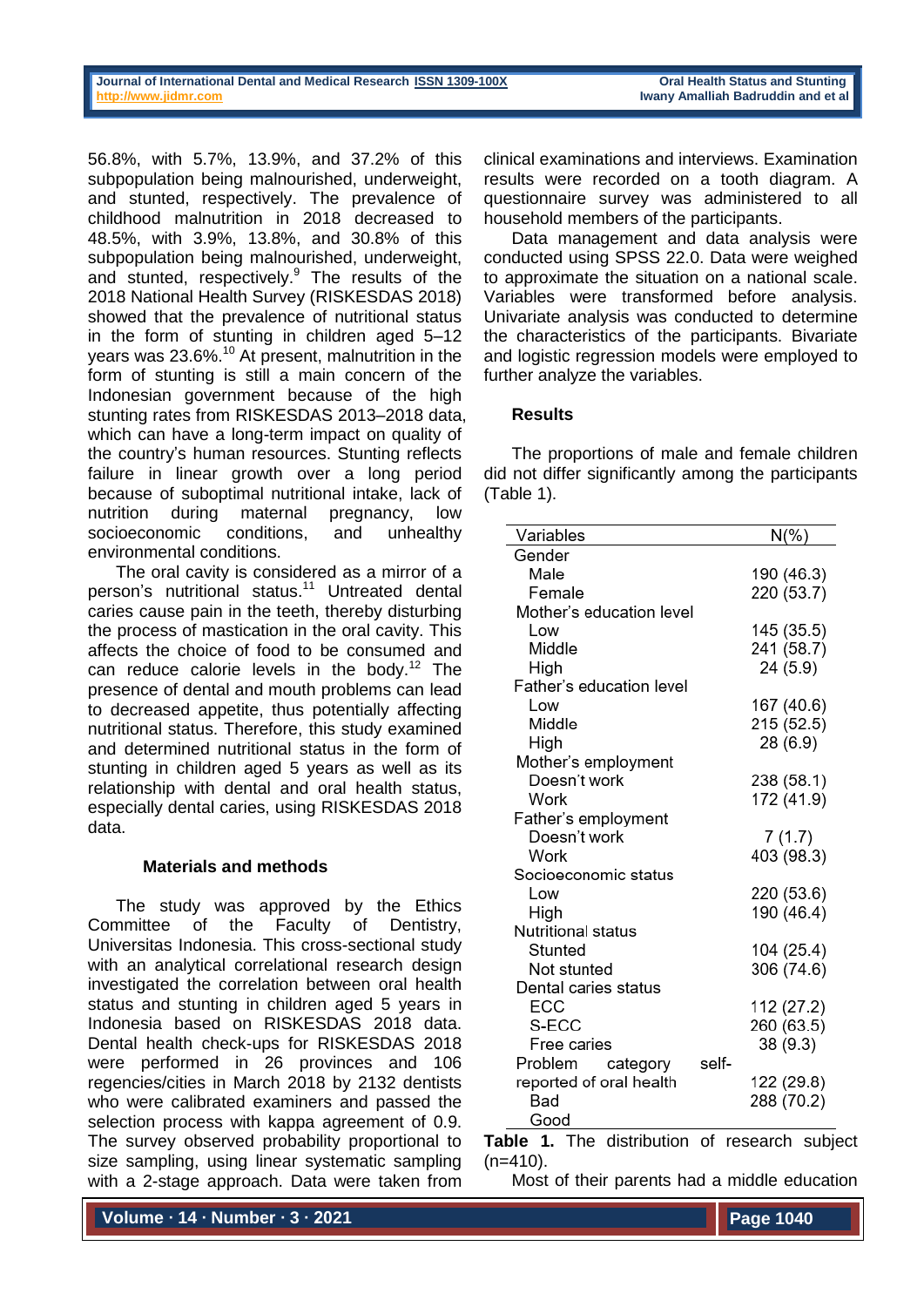#### **Journal of International Dental and Medical Research ISSN 1309-100X Cannon Call Health Status and Stunting http://www.jidmr.com Iwany Amalliah Badruddin and et al**

level, and most of the participants belonged to families of low socioeconomic status. Approximately one-quarter of all 5-year-old children in Indonesia were affected by stunting based on the results of RISKESDAS 2018. This study found that the prevalence of dental caries in deciduous teeth among 5-year-old children in Indonesia in 2018 was still relatively high at 90.7%, with a significant number having severe early childhood caries. In addition, the most common dental and oral health problems experienced by 5-year-old children in 1 year are cavities, tooth damage, and as well as other dental and oral diseases (Table 2).

| In the past 1 year, having dental or | N(% )      |
|--------------------------------------|------------|
| mouth problems                       |            |
| Cavities or pain                     | 211 (51.5) |
| Missing teeth due to caries          | 73 (17.7)  |
| Filled teeth                         | 12(2.9)    |
| Missing teeth due to                 | 53 (12.9)  |
| Swollen gums and/or abscess          | 42 (10.4)  |
| Bleeding gums                        | 22(5.3)    |
| Recurrent ulcer                      | 20(4.9)    |
| Persistant ulcer                     | 2(0.5)     |
|                                      |            |

**Table 2.** The distribution of questionnaire selfreported of oral health.

Table 3 shows the results of chi-square analysis between the variables of oral health status related to dental caries as well as sociodemographic factors and stunting; no relationship between dental caries and stunting was detected (odds ratio [OR]: 1.304; 95% confidence interval [CI]: 0.578, 2.943; *P*.05) among children with dental caries and stunted growth (25.8%) and those without (74.2%). On the other hand, mother's education level (OR: 4.404; 95% CI: 1.256, 15.451; *P*=.001), father's education level (OR: 7.676; 95% CI: 1.761, 33.455; *P*=.001), and parental socioeconomic status (OR, 2.948; 95% CI: 1.819, 4.779; *P*=.001) were correlated with stunting. The findings on parental education indicated that the lower the education level of parents, the greater the proportion of children with stunted growth.

| Variables                 | Nutritional Status (N, %) |            | $P -$        | OR (95% CI) |                        |
|---------------------------|---------------------------|------------|--------------|-------------|------------------------|
|                           | Stunted                   | Not        | Total        | value       |                        |
|                           |                           | Stunted    |              |             |                        |
| Dental caries             |                           |            |              |             |                        |
| Yes                       | 96 (25.8)                 | 276(74.2)  | 372          | <b>NS</b>   | 1.304 (0.578-2.943)    |
| No                        |                           |            | (100)        |             |                        |
|                           | 8(21.1)                   | 30 (78.9)  | 38 (100)     |             |                        |
| Self-reported oral health |                           |            |              |             |                        |
| Bad                       | 28 (23)                   | 94 (77)    | 122          | <b>NS</b>   | $0.831(0.506 - 1.365)$ |
| Good                      | 76 (26.4)                 | 212(73.6)  | (100)<br>288 |             |                        |
|                           |                           |            | (100)        |             |                        |
| Gender                    |                           |            |              |             |                        |
| Male                      | 49 (25.8)                 | 141(74.2)  | 190          | <b>NS</b>   | $0.959(0.614 - 1.498)$ |
| Female                    | 55 (25)                   | 165 (75)   | (100)        |             |                        |
|                           |                           |            | 220          |             |                        |
|                           |                           |            | (100)        |             |                        |
| Mother's education        |                           |            |              |             |                        |
| Low                       | 56 (38.6)                 | 89 (61.4)  | 145          | p<0.05      | 4.404 (1.256-15.451)   |
| Middle                    | 45 (18.7)                 | 196(81.3)  | (100)        | <b>NS</b>   | 1.607 (0.459-5.623)    |
| High                      | 3(12.5)                   | 21 (87.5)  | 241          |             | 1                      |
|                           |                           |            | (100)        |             |                        |
| Father's education        |                           |            | 24 (100)     |             |                        |
| Low                       | 62(37.1)                  | 105 (62.9) | 167          | p<0.05      | 7.676(1.761-33.455)    |
| Middle                    | 40 (18.6)                 | 175 (81.4) | (100)        | <b>NS</b>   | 2.971(0.677-13.036)    |
| High                      | 2(7.1)                    | 26 (92.9)  | 215          |             | 1                      |
|                           |                           |            | (100)        |             |                        |
|                           |                           |            | 28 (100)     |             |                        |
| Mother's employment       |                           |            |              |             |                        |
| Doesn't work              | 67 (28.2)                 | 171 (71.8) | 238          | <b>NS</b>   | 1.382 (0.874-2.184)    |
| Work                      | 38 (22.1)                 | 134 (77.9) | (100)        |             |                        |
|                           |                           |            | 172          |             |                        |
|                           |                           |            | (100)        |             |                        |
| Father's employment       |                           |            |              |             |                        |
| Doesn't work              | 1(14.3)                   | 6(85.7)    | 7(100)       | <b>NS</b>   | $0.485(0.058 - 4.08)$  |
| Work                      | 103(25.6)                 | 300 (74.4) | 403          |             |                        |
|                           |                           |            | (100)        |             |                        |
| Socioeconomic status      |                           |            |              |             |                        |
| Low                       | 76 (34.5)                 | 144 (65.5) | 220          | p<0.05      | 2.948 (1.819-4.779)    |
| High                      |                           |            | (100)        |             |                        |
|                           | 29 (15.2)                 | 162 (84.8) | 191(100)     |             |                        |

**Tabel 3.** Correlation between stunting in children aged 5 years old, oral health status related to dental caries and self-reported of oral health, and sociodemographic factors

#### **Discussion**

According to RISKESDAS 2018 data, 104 (25.4%) children aged 5 years in Indonesia were affected by stunting. The results of this study do not differ much from those of RISKESDAS 2018, particularly in terms of the prevalence of poor nutritional status in the form of stunting in children between 5 and 12 years old: 23.6%.<sup>10</sup> This parity proves that the prevalence of stunting in Indonesia is still high and even higher than WHO standards  $( $20\%$ )$ .<sup>13</sup> In addition, the prevalence of dental caries in deciduous teeth among children aged 5 years in Indonesia was 90.7%. This is in accordance with the national prevalence of 90.2% based on the results of RISKESDAS 2018. <sup>10</sup> Dental caries in deciduous teeth were most commonly found to be severe, which is in line with the finding of Linh Ngo Khanh et al., $14$  who reported that 276 (46.5%) of 593 children aged between 1 and 6 years with a decayed, missing, and filled teeth index of  $>5$  had the highest severity of dental caries.

Apart from clinical examination results, use of questionnaires with items regarding dental and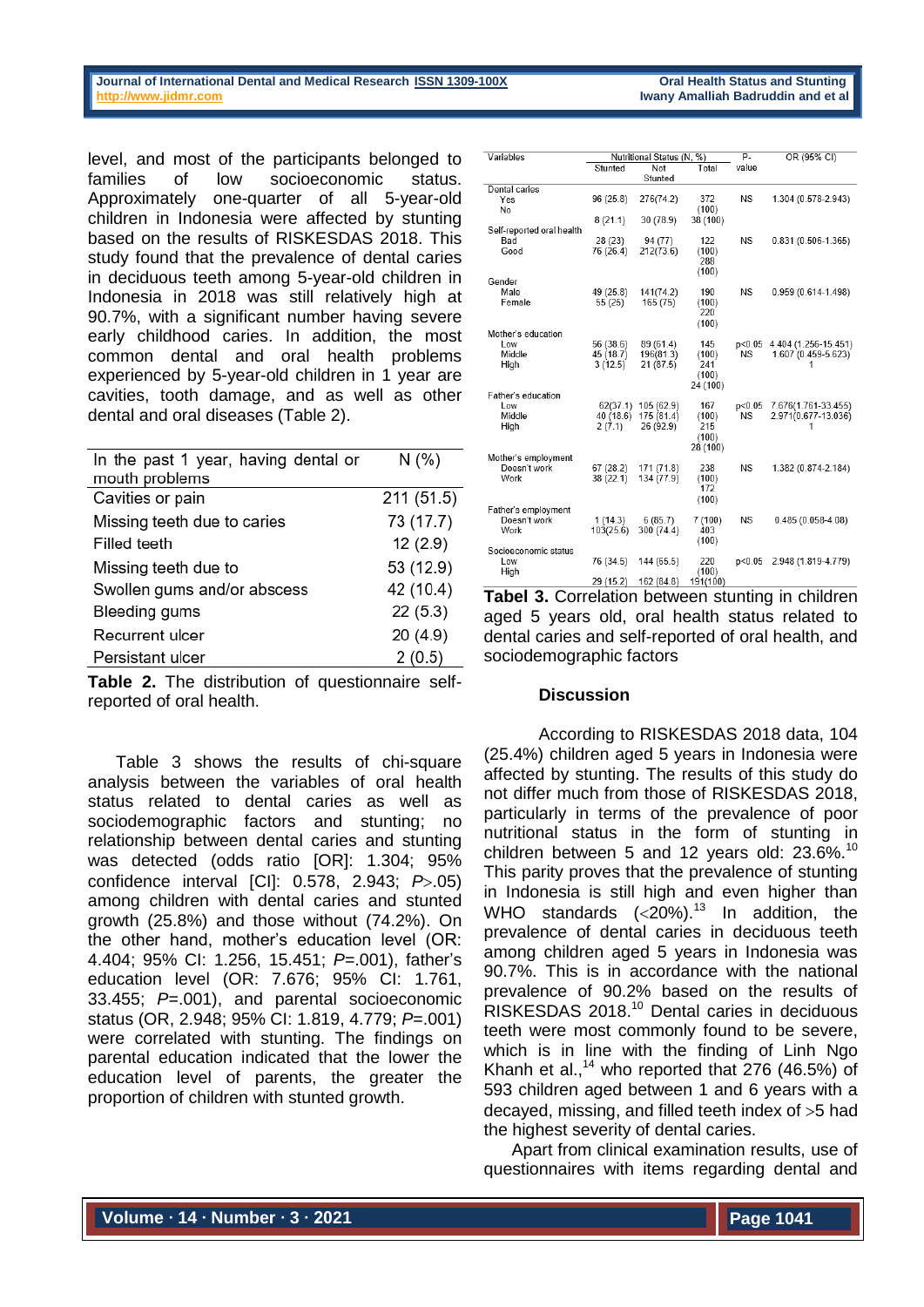oral health can determine dental caries status. This study used a self-reported questionnaire on oral health. The results revealed incongruence between answers on the questionnaire and clinical examination results. This finding indicates that a number of participants were not aware about their dental and oral problems. The results of this study found no relationship between dental caries in deciduous teeth and stunting. Similarly, Shim et al.,<sup>15</sup> did not find this association in children aged between 4 and 6 years. This outcome can be attributed to the presence of other nutritional status variables, such as nutritional deficiencies, that can serve as contributory factors in slow body growth. These results are also consistent with other studies.<sup>14,16</sup>

By contrast, Shen et al.<sup>17</sup> found an inverse relationship between dental caries and height measurements in children. Their finding could be ascribed to their longitudinal research design, which allowed them to observe the relationship between the 2 variables over a longer period. Malnutrition can affect oral tissue and teeth. Deficiencies in protein and nutrients can reduce the protective function of saliva in the oral cavity. In addition, malnutrition can also cause tooth decay through its impact on the formation of enamel.<sup>17</sup> On the other hand, the number of cavities increases the risk of a child becoming more malnourished. The pain caused by untreated cavities can reduce appetite and prevent mastication, thereby causing a reduction in body mass index.<sup>18</sup>

The results of this study are consistent with those of a previous study that found an association between mother's education level and the occurrence of stunting in children.<sup>19</sup> Maternal education affects the nutritional status of children because mothers are generally the main caregivers of their children. In addition, literacy in women and urbanization in developing countries can increase the amount of income of mothers, which can be used to contribute to their children's nutrition.<sup>20,21</sup> Fathers with a low education level are generally associated with lower socioeconomic status, which increases the risk of stunting in children. $^{22}$  In general, parents with a higher education level are more aware of their children's health, have better access to health services, and have access to good nutrition.<sup>19-21,23</sup> Furthermore, this study found significant differences between socioeconomic status and nutritional status of children, which is

in accordance with the finding of a previous study on children aged between 5 and 9 years that family socioeconomic status can influence the occurrence of stunting in children.<sup>19</sup> By contrast, different results were obtained by Shim et al. <sup>15</sup> for a group of children aged between 4 and 6 years.

This study has several limitations. As it was based on secondary data, other variables that may be associated with stunting, such as history of maternity, could not be evaluated. Moreover, it used a cross-sectional design where causal effects could not be assumed. The Indonesian government needs to focus on overcoming the problem of stunting in children, starting with providing intervention programs for pregnant women and targeting infants and children, such as information dissemination programs that promote exclusive breastfeeding and give guidance on complementary feeding, early immunization programs, as well as nutrition programs that offer additional micronutrient supplements. Community and government efforts are expected to improve access to equitable health, and reduce the prevalence of stunting in children.

# **Conclusions**

One-quarter of all 5-year-old children in Indonesia are affected by stunting, and almost all of these children have severe dental caries in their deciduous teeth. Dental caries in deciduous teeth and stunting in 5-year-old children are not correlated, which is likely because stunting is a chronic condition and involves other issues, such as the nutrition of pregnant women and environmental factors. On the other hand, the level of parental education and socioeconomic status are associated with stunting in children aged 5 years.

# **Acknowledgments**

This study was supported by Universitas Indonesia.

# **Declaration of Interest**

The authors report no conflict of interest.

**Volume ∙ 14 ∙ Number ∙ 3 ∙ 2021**